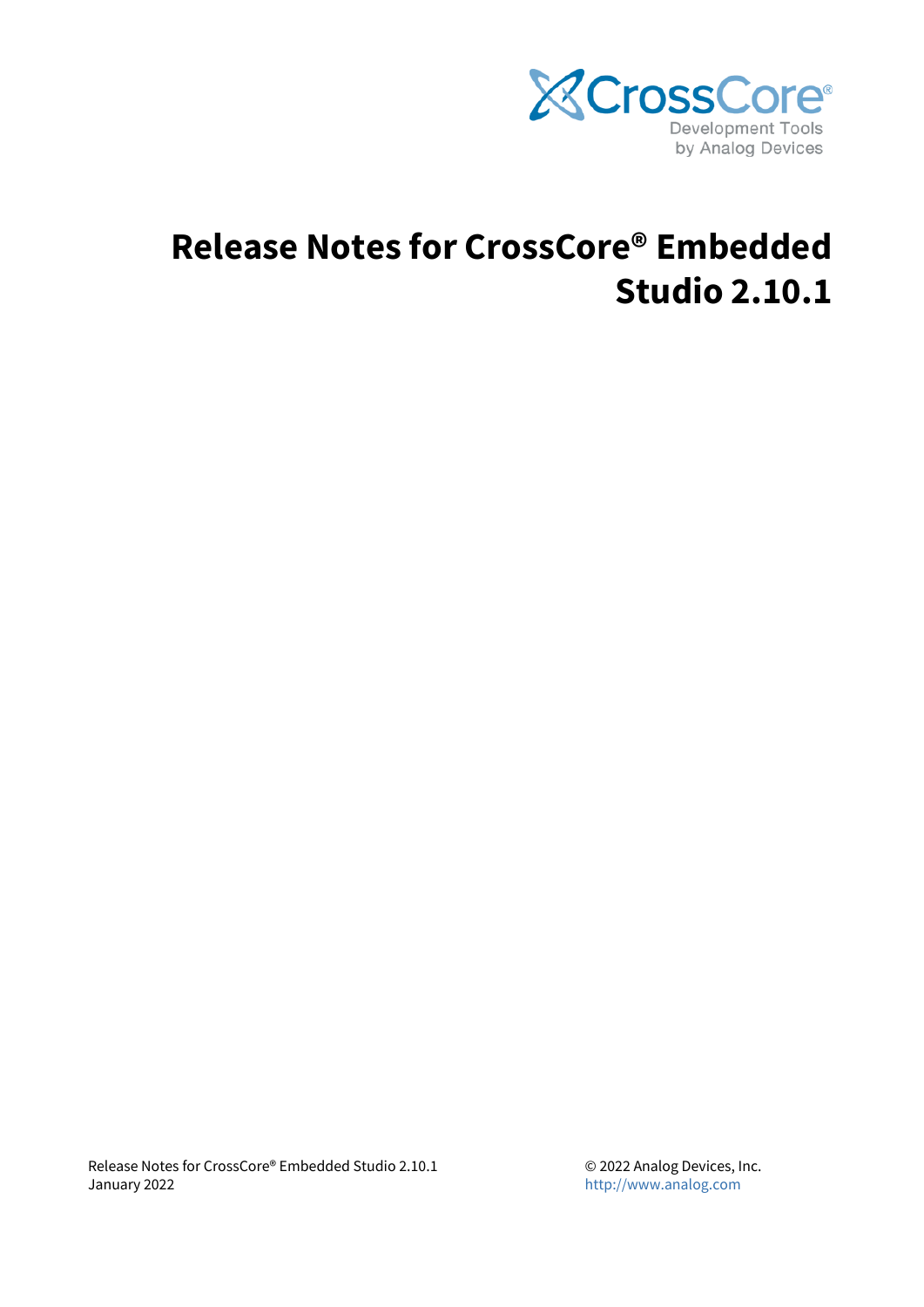## <span id="page-1-0"></span>1 Table of Contents

| $\mathbf{1}$   |                                                                                            |  |
|----------------|--------------------------------------------------------------------------------------------|--|
| $\overline{2}$ |                                                                                            |  |
| 3              |                                                                                            |  |
| 3.1            |                                                                                            |  |
| 3.2            |                                                                                            |  |
| 3.3            |                                                                                            |  |
| 3.4            |                                                                                            |  |
| 3.5            |                                                                                            |  |
| 3.6            |                                                                                            |  |
| 3.7            |                                                                                            |  |
| 4              |                                                                                            |  |
| 4.1            |                                                                                            |  |
| 4.2            | SHARC C/C++ compiler detects additional cases of cc3832 "The section name "seg_dmda_nw" is |  |
| 5              |                                                                                            |  |
| 5.1            | OpenOCD does not support the EV-SOMCRR-EZKIT On-board Debug Agent  6                       |  |
| 5.2            |                                                                                            |  |
| 5.3            |                                                                                            |  |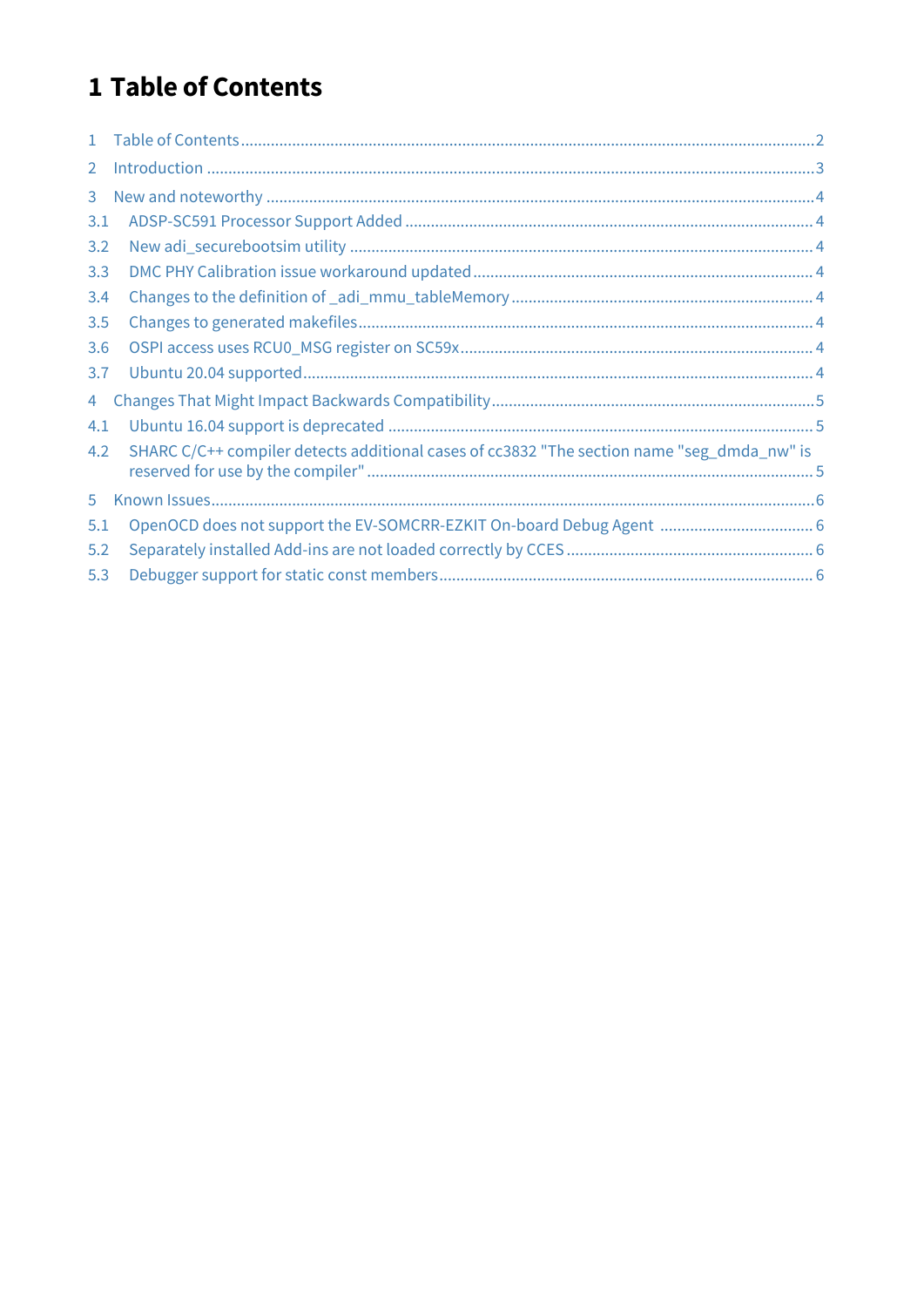## <span id="page-2-0"></span>**2 Introduction**

This document describes the changes for [CrossCore Embedded Studio](https://www.analog.com/cces) (CCES) 2.10.1. You can find the release notes for older releases in the docs sub-directory of your CCES installation as well as an Installation Guide which will help you install this release.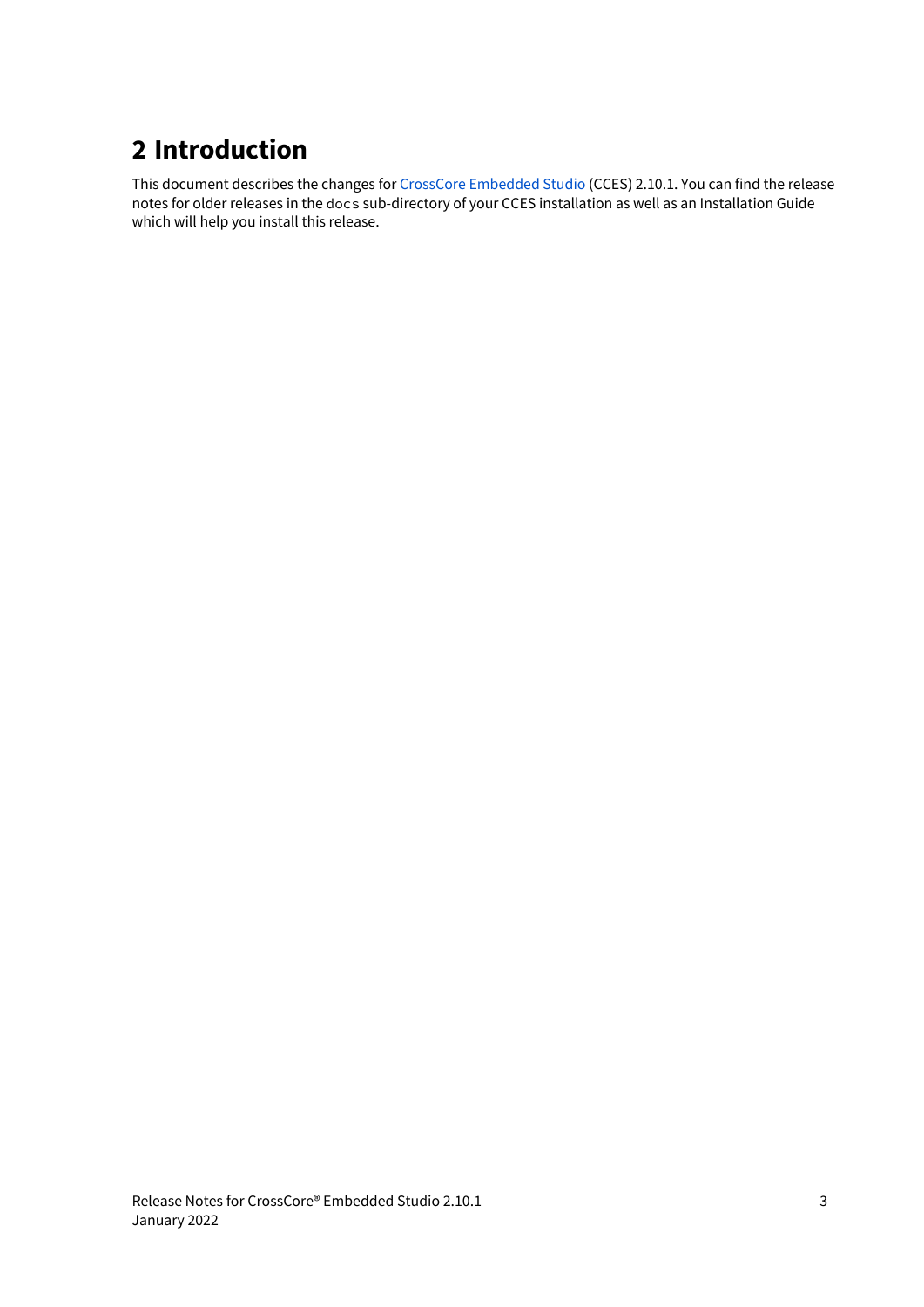## <span id="page-3-0"></span>**3 New and noteworthy**

#### <span id="page-3-1"></span>3.1 ADSP-SC591 Processor Support Added

CCES 2.10.1 adds support for ADSP-SC591 parts.

#### <span id="page-3-2"></span>3.2 New adi\_securebootsim utility

A new adi securebootsim utility has been added to CCES. Use adi securebootsim to verify signed and encrypted boot files for secure boot of parts such as ADSP-2156x, ADSP-2159x and ADSP-SC59x. See "CrossCore Embedded Studio 2.10.1 > SHARC® Development Tools Documentation > Loader and Utilities Manual > Utilities > securebootsim - Verify and Validate Boot Streams for SecureBooting" in the CCES Online Help for further details.

#### <span id="page-3-3"></span>3.3 DMC PHY Calibration issue workaround updated

The workaround for DMC PHY Calibration issue 20000117 that is incorporated into the initcodes and preloads and OpenOCD for ADSP-SC59x/ADSP-2159x parts has been updated to match rev D of [Silicon Anomaly List for](https://www.analog.com/media/en/dsp-documentation/integrated-circuit-anomalies/nr004832d.pdf) [SHARC+ ADSP-21591/21593/21594/ADSP-SC591/SC592/SC594 \(analog.com\)](https://www.analog.com/media/en/dsp-documentation/integrated-circuit-anomalies/nr004832d.pdf).

#### <span id="page-3-4"></span>3.4 Changes to the definition of adi\_mmu\_tableMemory

The CCES 2.10.1 Linker Files addin for ADSP-SC5xx parts has been updated to generate a system/linker/ page\_table\_mem.c source that defines the raw memory array that is used to hold the first- and second-level page tables used by the Cortex-A cores MMU support. This generated file will be linked in to replace the librtadi.a definition and should use less memory.

#### <span id="page-3-5"></span>3.5 Changes to generated makefiles

Makefiles generated for building CCES projects no longer use backslashes for quoting spaces in recipe lines. This is in preparation for upgrading make.exe to version 4.3 or later in a future CCES update, as that no longer supports such a use of backslashes in Windows mode.

#### <span id="page-3-6"></span>3.6 OSPI access uses RCU0\_MSG register on SC59x

There was an issue accessing OSPI memory in CCES when not configured properly so the SPI driver has added code to set bit 0 of RCU0 MSG to indicate that configuration is complete. If changing the RCU0 MSG register in an application take care not to overwrite/clear bit 0.

#### <span id="page-3-7"></span>3.7 Ubuntu 20.04 supported

CCES now supports Ubuntu 20.04 when 32-bit compatibility libraries are installed. See the Installation Guide for more details.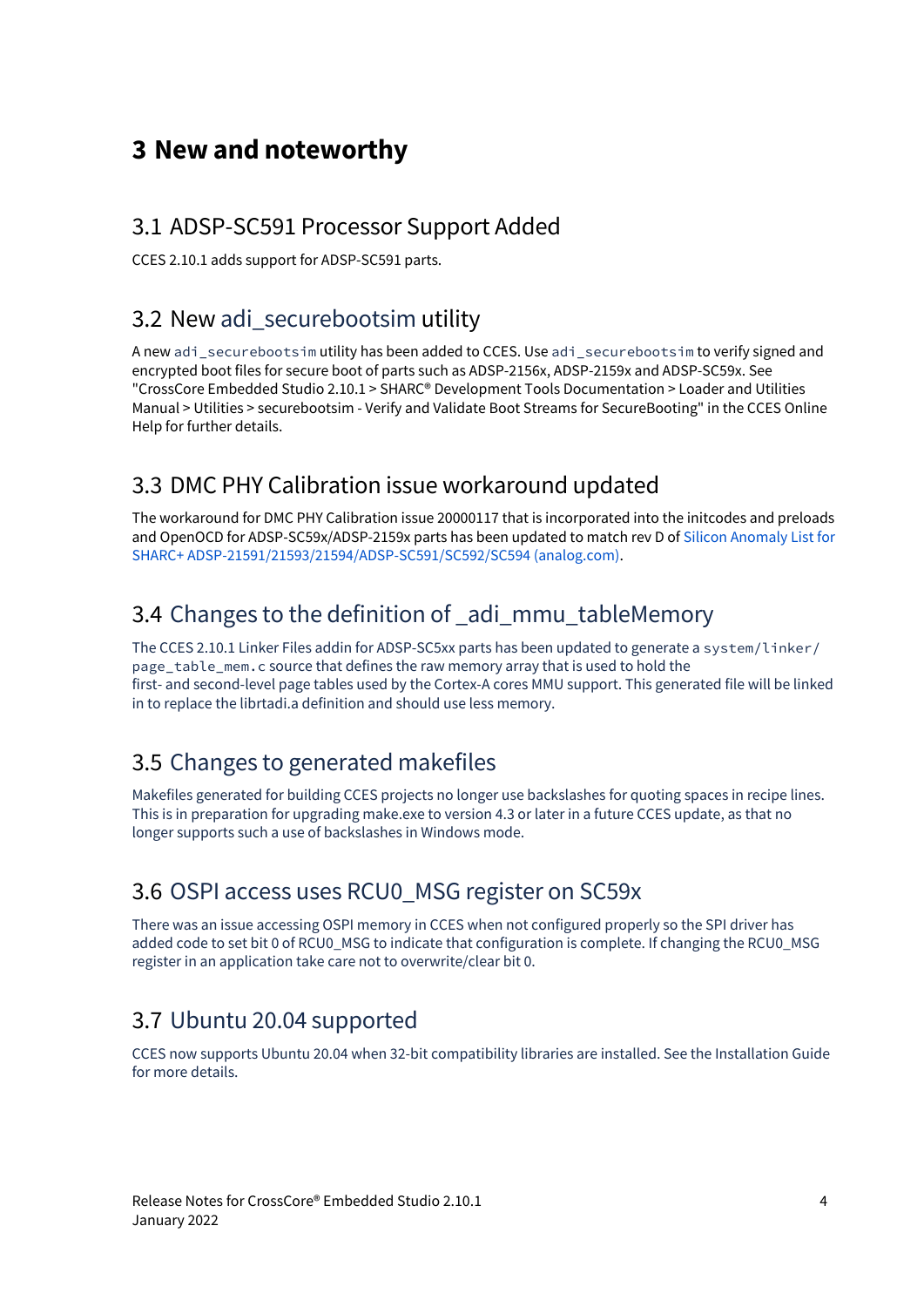## <span id="page-4-0"></span>**4 Changes That Might Impact Backwards Compatibility**

#### <span id="page-4-1"></span>4.1 Ubuntu 16.04 support is deprecated

Support for CCES on Linux Ubuntu 16.04 will be removed in a future release of CCES.

#### <span id="page-4-2"></span>4.2 SHARC C/C++ compiler detects additional cases of cc3832 "The section name "seg\_dmda\_nw" is reserved for use by the compiler"

On SHARC+ parts, attempting to define normal-word/word-addressed variables and arrays in byte-addressed code by placing them in the seg\_dmda\_nw section using the section keyword or #pragma section is unsafe. This can result in incorrect code and will produce larger data objects than intended. Prior to CCES 2.10.1 an error would be emitted by the compiler when attempting to do this using #pragma section, but no error was seen when using the section keyword to do the same. A cc3832 error will now also be emitted for the section keyword when using CCES 2.10.1.

The correct way to define normal-word/word-addressed variables and arrays is by defining them in a separate source file which is built with the char size set to 32-bit (-char-size-32 compiler switch). These variables should be declared in byte-addressed code using #pragma word\_addressed on the line immediately before the extern specifier.